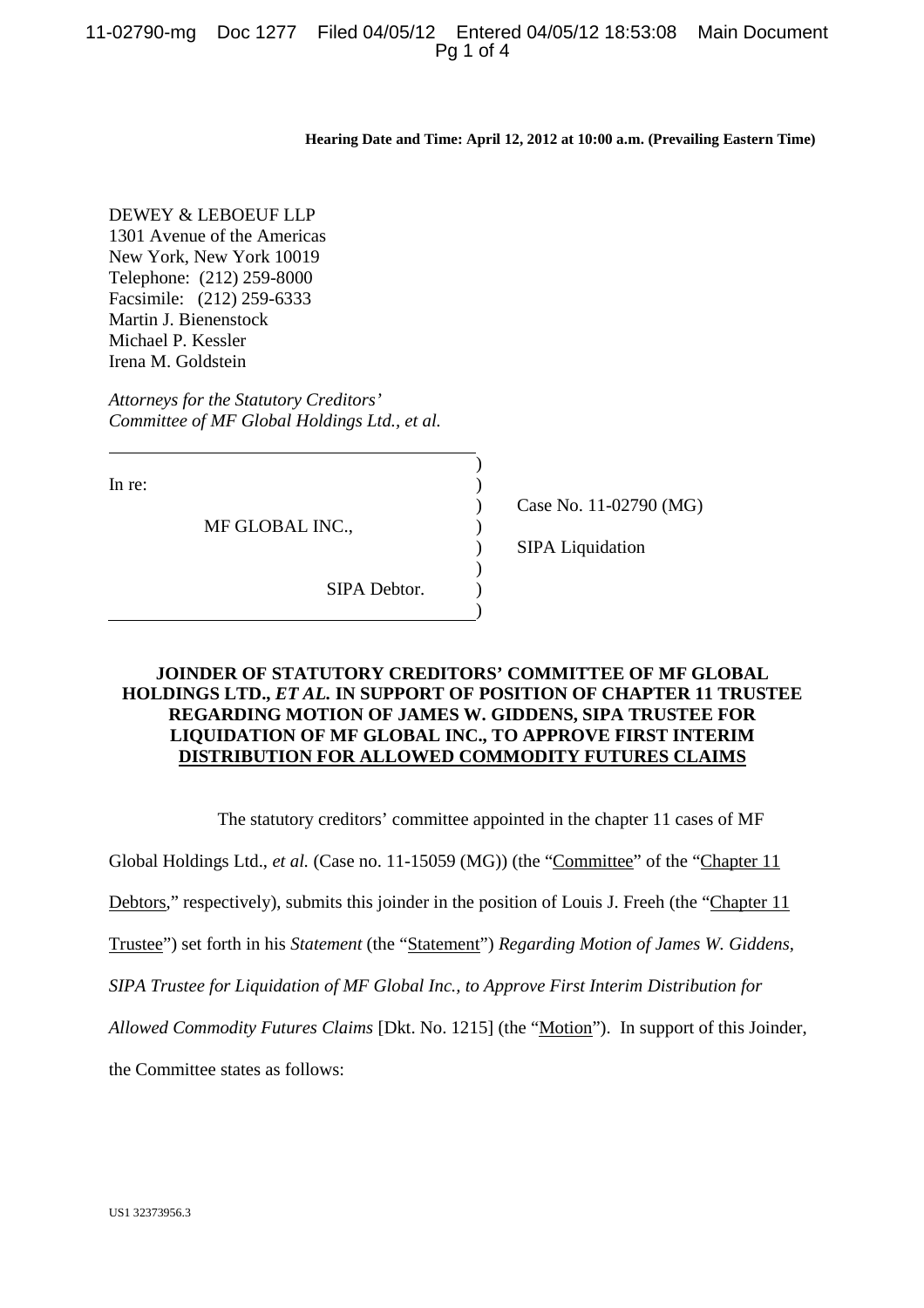11-02790-mg Doc 1277 Filed 04/05/12 Entered 04/05/12 18:53:08 Main Document Pg 2 of 4

### **JOINDER**

1. The Chapter 11 Trustee does not object (nor does the Committee) to the relief sought by James W. Giddens (the "SIPA Trustee"), the SIPA Trustee for Liquidation of MF Global Inc. ("MFGI"), in the Motion — authority to make distributions on account of allowed commodity futures claims. Instead, the Chapter 11 Trustee faults the SIPA Trustee's refusal to make public even the most basic information concerning the SIPA estate. For example, the SIPA Trustee has not made public, or updated any public information concerning, the amount of determined claims, customer property or, most importantly, his calculation of the so-called "missing customer property." The Committee joins in the Chapter 11 Trustee's frustration.

2. In December 2011, the Committee filed the *Limited Objection of Statutory Creditors' Committee of MF Global Holdings Ltd., et al. to SIPA Trustee's Expedited Motion to Approve Further Transfers and Distributions for MF Global Inc. United States Commodity Futures Customers* [Dkt. No. 604], and sought this Court to place restrictions on the SIPA Trustee's ability to distribute funds because of the lack of transparency. Among other things, the Committee requested that the Committee and the Chapter 11 Trustee be granted access to the "books and records concerning [MFGI's] customers' accounts and property so that all interim distributions can be reviewed." Limited Objection, at ¶ 2. To date, that simple request has not been granted.

3. Now, more than four months later, not only is there no clarity, the Committee and the Chapter 11 Trustee have been left in the dark to puzzle through the various bits and pieces of information the SIPA Trustee deigns to provide. In this regard, it should not be forgotten that in the days prior to the bankruptcy filing, more than \$875 million was borrowed

2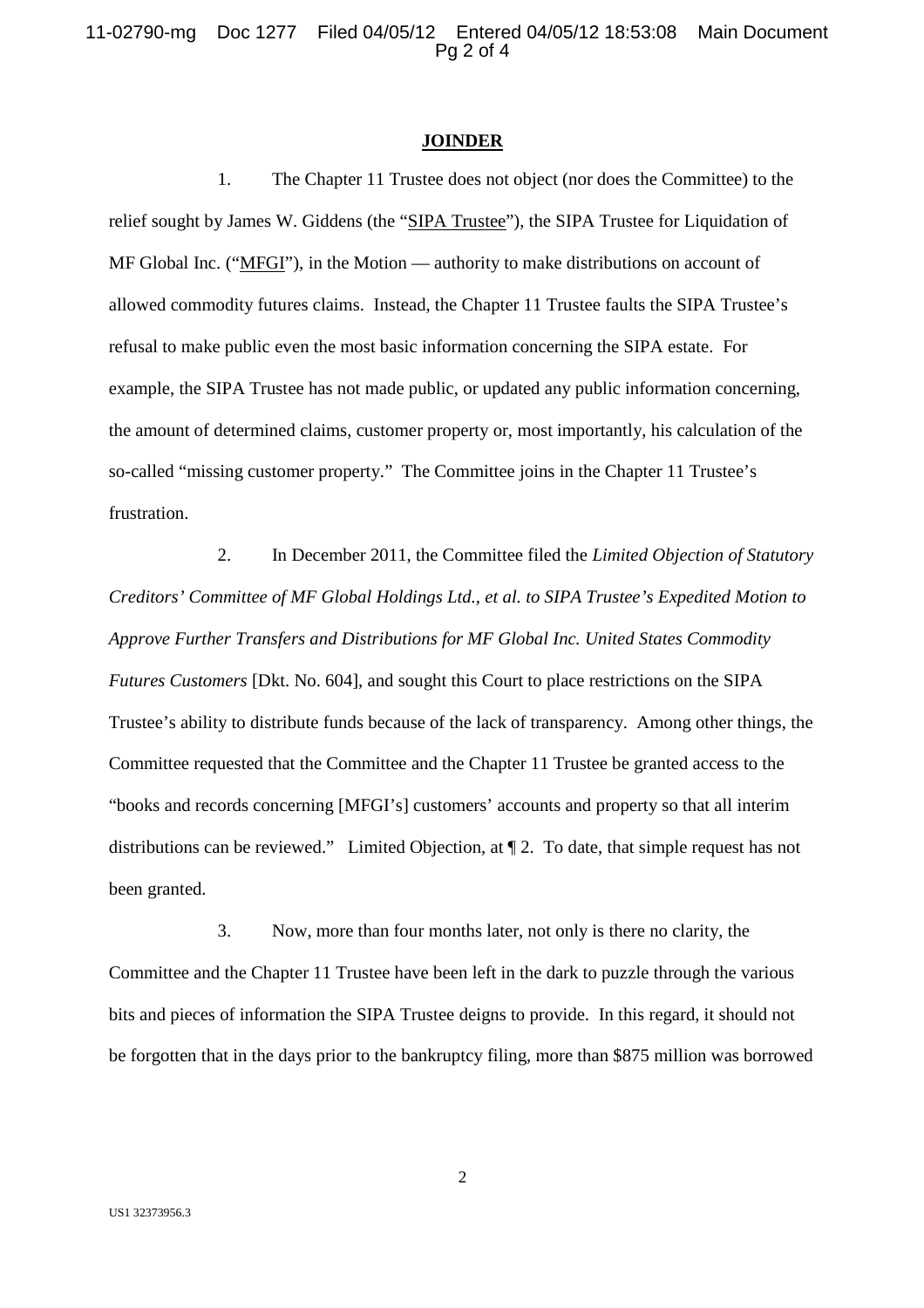### 11-02790-mg Doc 1277 Filed 04/05/12 Entered 04/05/12 18:53:08 Main Document Pg 3 of 4

by Chapter 11 Debtors MF Global Finance USA Inc. and MF Global Holdings Ltd., only to be down streamed to MFGI, never to be seen since.

4. Moreover, the lack of clarity is only complicated by the mixed messages delivered by the SIPA Trustee. When these proceedings were commenced, parties in interest believed that there may be a shortfall in customer property of approximately \$600 million (as pointed out by the Chapter 11 Trustee, CME Group Inc. still believes that this is the correct amount, Statement, at ¶ 2). On November 21, 2011, the SIPA Trustee stated that the shortfall was \$1.2 billion, twice the amount previously reported. *Statement from the Office of the Trustee for the Liquidation of MF Global Inc.*, dated November 21, 2011. In the *Trustee's Preliminary Report on Status of his Investigation and Interim Status Report on Claims Process and Account Transfers* [Dkt. No. 896], dated February 6, 2012 ("February 6 Report") and attached hereto as **Exhibit A**, the SIPA Trustee appears to estimate the shortfall at approximately \$1 billion.<sup>1</sup> Only six days after filing the February 6 Report, the SIPA Trustee issued a press release stating that the shortfall is at least \$1.6 billion. *Update on Estimated Commodities Deficiency and Claims Process,* dated February10, 2012. *See* copy of press release and related article attached as **Exhibit B** hereto.

5. The SIPA Trustee further obfuscated matters by attaching a chart to the February 6 Report purporting to demonstrate an overview of cash movement to and from MFGI during October 2011. *See* February 6 Report, Appendix A at p. 1. To paraphrase Sir Winston Churchill, the chart is "a riddle, wrapped in a mystery, inside an enigma." In other words, the chart is of absolutely no help to anyone trying to determine what happened to MFGI's and its customers' property.

<sup>&</sup>lt;sup>1</sup> In the February 6 Report, the SIPA Trustee states that customer funds should have totaled \$5.5 billion, but on that date, only approximately \$4.5 billion was on deposit. *See* February 6 Report, Appendix A, at p. 4. The February 6 Report is attached hereto as **Exhibit A**.